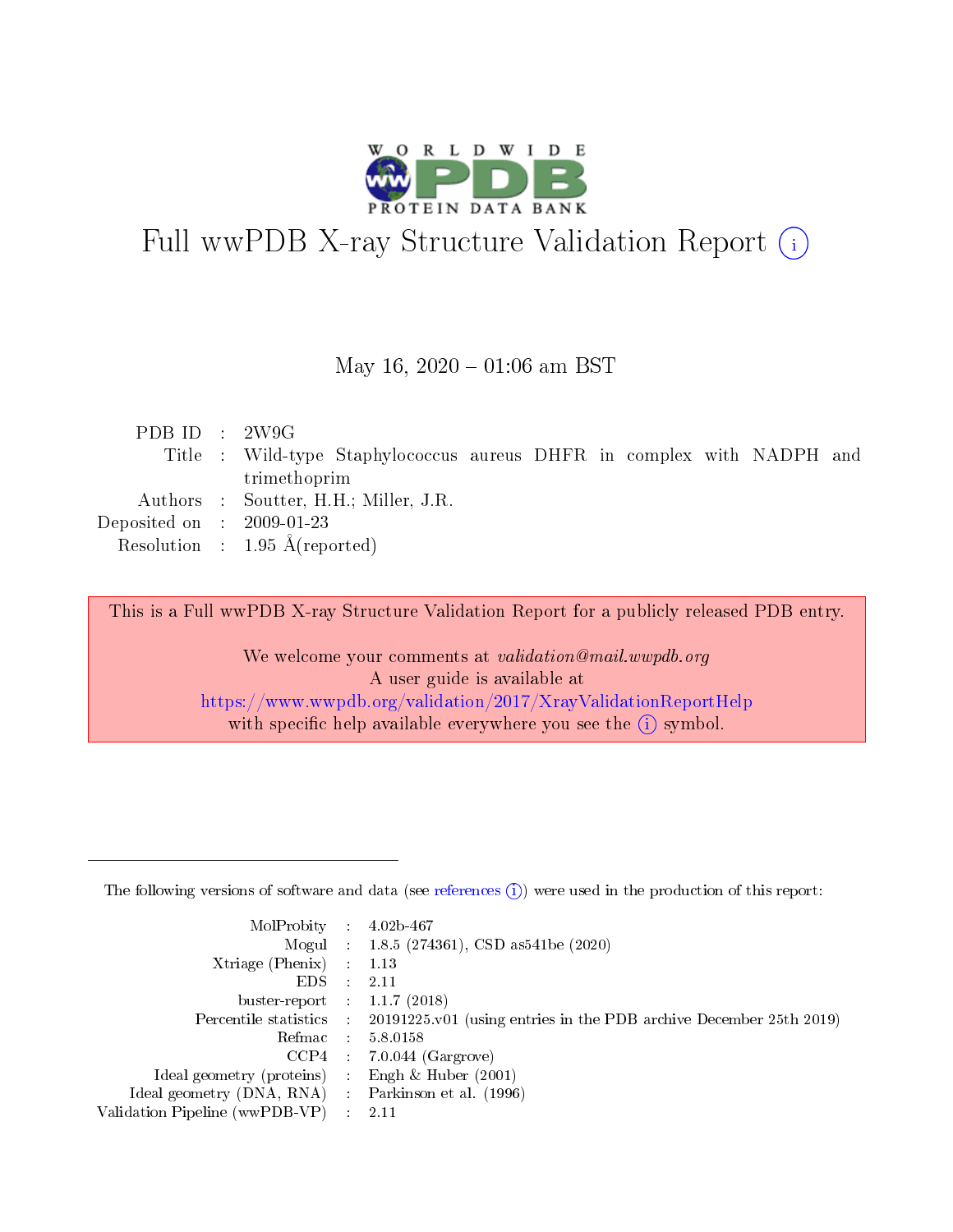# 1 [O](https://www.wwpdb.org/validation/2017/XrayValidationReportHelp#overall_quality)verall quality at a glance  $(i)$

The following experimental techniques were used to determine the structure: X-RAY DIFFRACTION

The reported resolution of this entry is 1.95 Å.

Percentile scores (ranging between 0-100) for global validation metrics of the entry are shown in the following graphic. The table shows the number of entries on which the scores are based.



| Metric                | Whole archive<br>$(\#\mathrm{Entries})$ | Similar resolution<br>$(\#\text{Entries}, \text{resolution range}(\text{\AA}))$ |
|-----------------------|-----------------------------------------|---------------------------------------------------------------------------------|
| $R_{free}$            | 130704                                  | $2580(1.96-1.96)$                                                               |
| Clashscore            | 141614                                  | $2705(1.96-1.96)$                                                               |
| Ramachandran outliers | 138981                                  | $2678(1.96-1.96)$                                                               |
| Sidechain outliers    | 138945                                  | $2678(1.96-1.96)$                                                               |
| RSRZ outliers         | 127900                                  | $2539(1.96-1.96)$                                                               |

The table below summarises the geometric issues observed across the polymeric chains and their fit to the electron density. The red, orange, yellow and green segments on the lower bar indicate the fraction of residues that contain outliers for  $>=3, 2, 1$  and 0 types of geometric quality criteria respectively. A grey segment represents the fraction of residues that are not modelled. The numeric value for each fraction is indicated below the corresponding segment, with a dot representing fractions <=5% The upper red bar (where present) indicates the fraction of residues that have poor fit to the electron density. The numeric value is given above the bar.

| Mol | $\cap$ hain | Length | Quality of chain |     |                  |
|-----|-------------|--------|------------------|-----|------------------|
|     |             |        | %                |     |                  |
|     |             | 159    | 85%              | 13% | $\bullet\bullet$ |

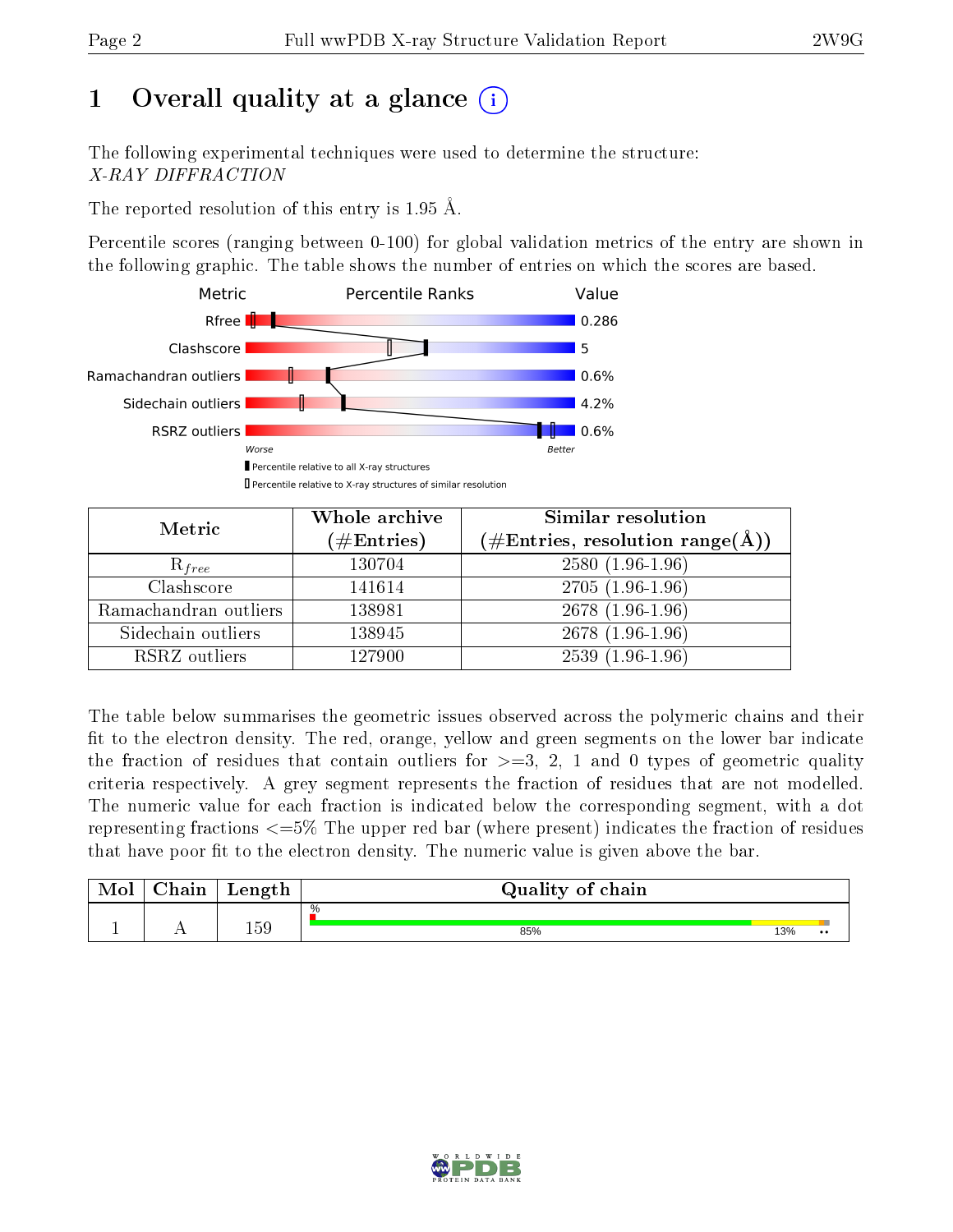# 2 Entry composition (i)

There are 4 unique types of molecules in this entry. The entry contains 1445 atoms, of which 0 are hydrogens and 0 are deuteriums.

In the tables below, the ZeroOcc column contains the number of atoms modelled with zero occupancy, the AltConf column contains the number of residues with at least one atom in alternate conformation and the Trace column contains the number of residues modelled with at most 2 atoms.

• Molecule 1 is a protein called DIHYDROFOLATE REDUCTASE.

| Mol | ${\rm Chain} \parallel$ | $\perp$ Residues | Atoms                  |     |  | $ZeroOcc \   \ AltConf \  $ | Trace |  |  |
|-----|-------------------------|------------------|------------------------|-----|--|-----------------------------|-------|--|--|
|     |                         | 158              | $\text{Total}$<br>1290 | 831 |  | 239                         |       |  |  |

• Molecule 2 is TRIMETHOPRIM (three-letter code: TOP) (formula:  $C_{14}H_{18}N_4O_3$ ).



| $\text{Mol}$ |  | $\mid$ Chain $\mid$ Residues | Atoms     |     |  |  | ZeroOcc   AltConf |
|--------------|--|------------------------------|-----------|-----|--|--|-------------------|
|              |  |                              | Total C N |     |  |  |                   |
|              |  |                              |           | 14. |  |  |                   |

• Molecule 3 is NADPH DIHYDRO-NICOTINAMIDE-ADENINE-DINUCLEOTIDE PHOSPHATE (three-letter code: NDP) (formula:  $C_{21}H_{30}N_7O_{17}P_3$ ).

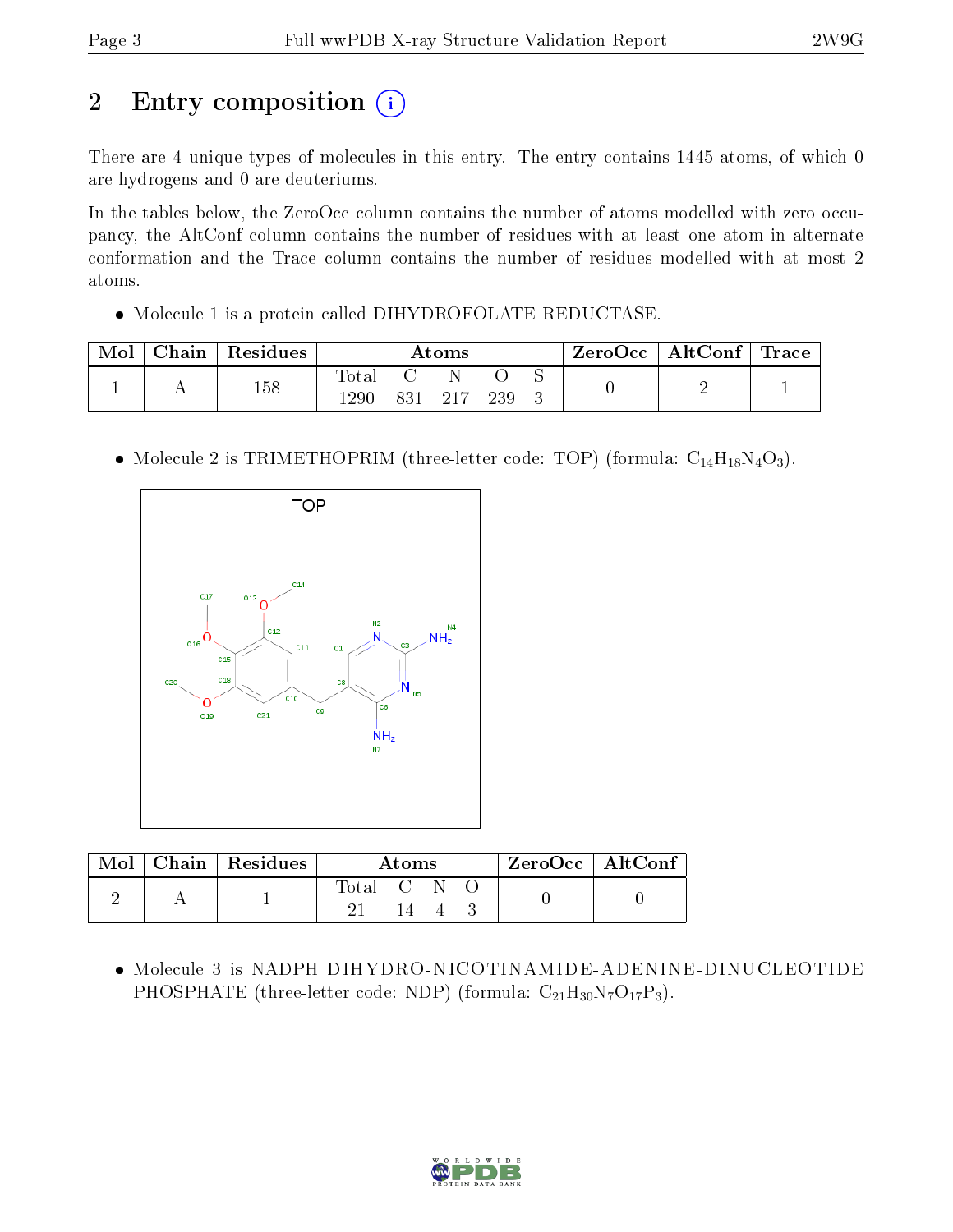

| Mol | $Chain$ Residues | Atoms       |  |         |  | $\rm ZeroOcc$   $\rm AltConf$ |  |
|-----|------------------|-------------|--|---------|--|-------------------------------|--|
|     |                  | Total C N O |  | 21 7 17 |  |                               |  |

 $\bullet\,$  Molecule 4 is water.

|  | $Mol$   Chain   Residues | Atoms | ZeroOcc   AltConf |  |
|--|--------------------------|-------|-------------------|--|
|  |                          | Total |                   |  |

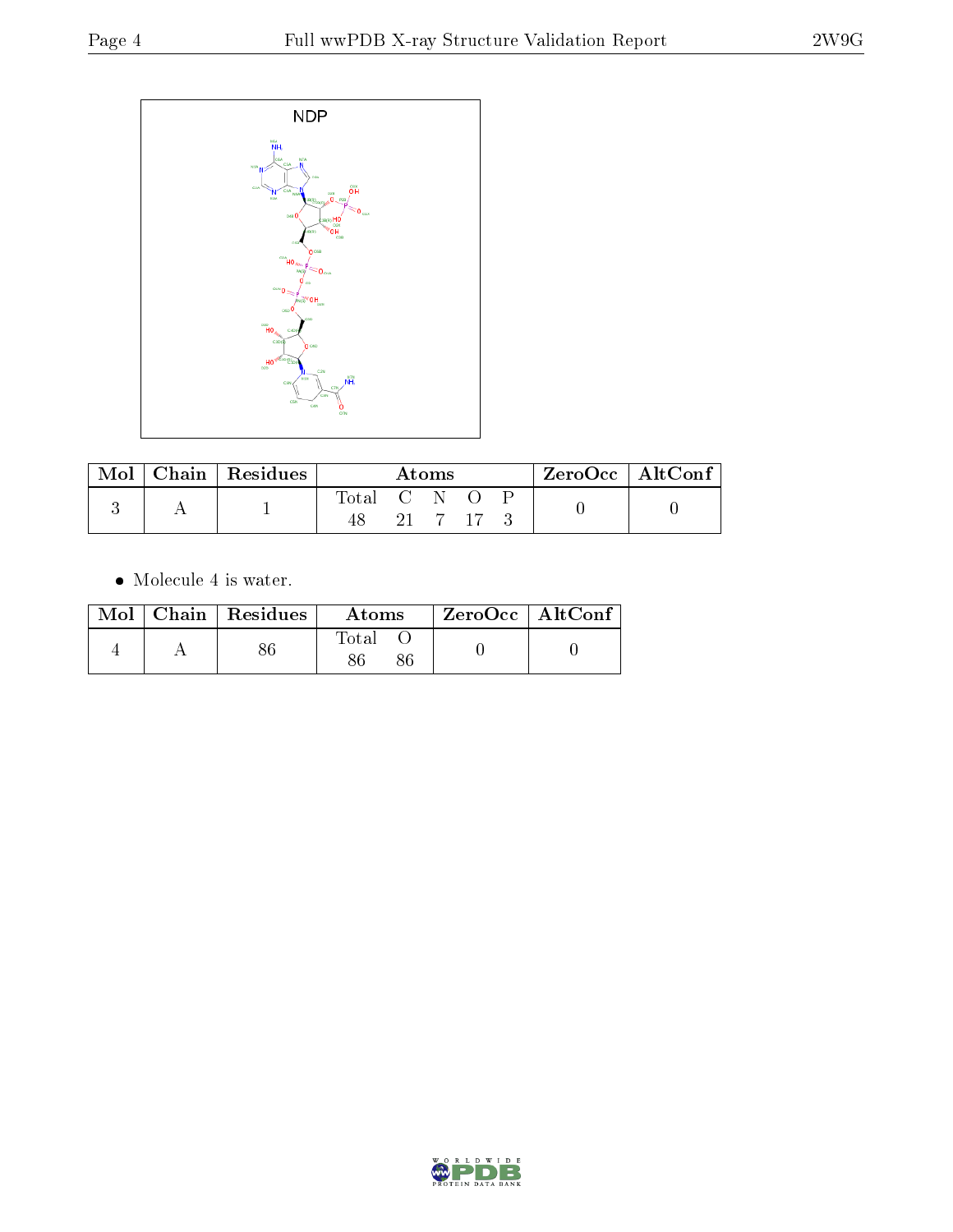# 3 Residue-property plots  $(i)$

These plots are drawn for all protein, RNA and DNA chains in the entry. The first graphic for a chain summarises the proportions of the various outlier classes displayed in the second graphic. The second graphic shows the sequence view annotated by issues in geometry and electron density. Residues are color-coded according to the number of geometric quality criteria for which they contain at least one outlier: green  $= 0$ , yellow  $= 1$ , orange  $= 2$  and red  $= 3$  or more. A red dot above a residue indicates a poor fit to the electron density (RSRZ  $> 2$ ). Stretches of 2 or more consecutive residues without any outlier are shown as a green connector. Residues present in the sample, but not in the model, are shown in grey.

• Molecule 1: DIHYDROFOLATE REDUCTASE



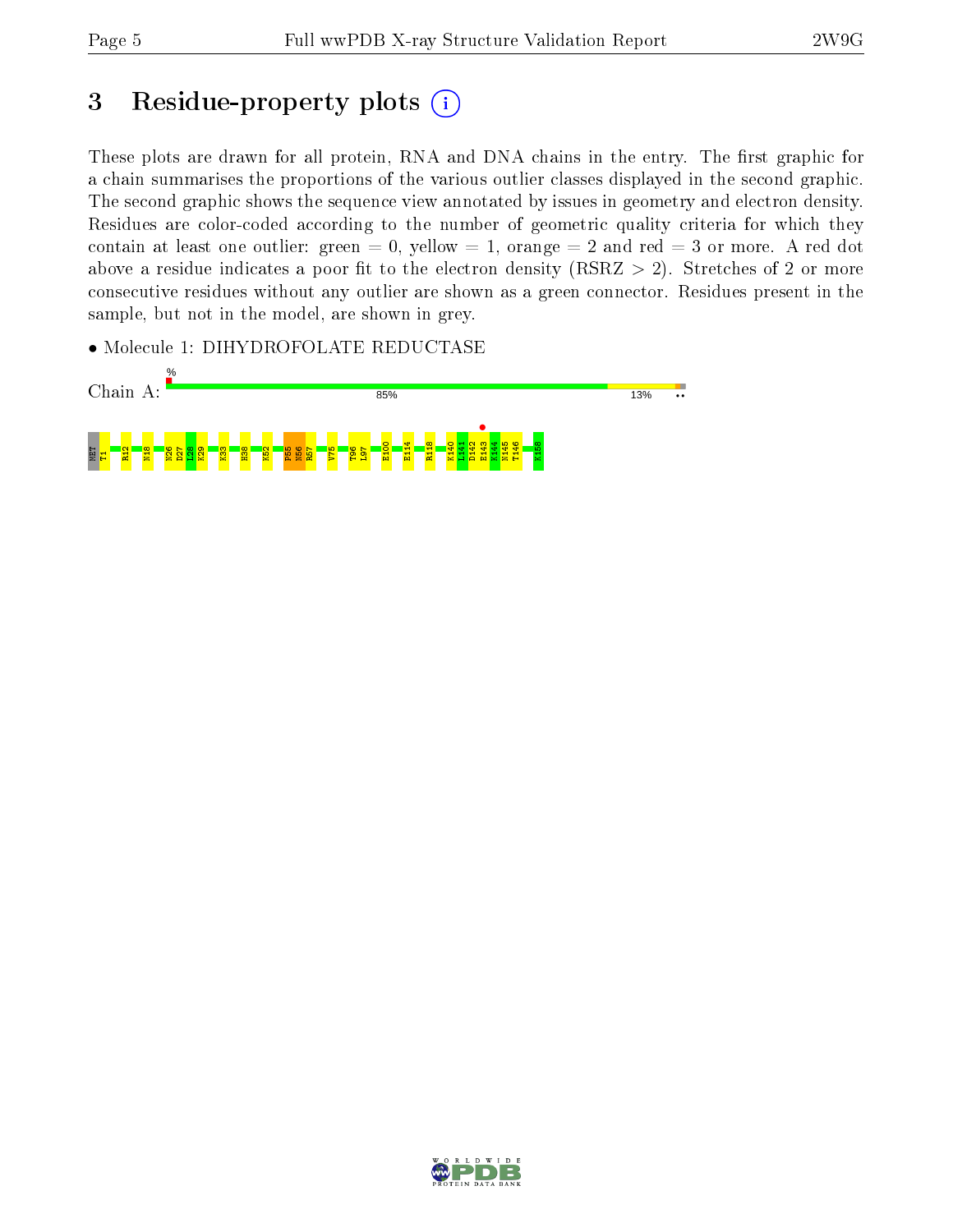# 4 Data and refinement statistics  $(i)$

| Property                                                             | Value                                                  | Source     |
|----------------------------------------------------------------------|--------------------------------------------------------|------------|
| Space group                                                          | P 61 2 2                                               | Depositor  |
| Cell constants                                                       | $79.29\text{\AA}$ $79.29\text{\AA}$ $106.25\text{\AA}$ | Depositor  |
| a, b, c, $\alpha$ , $\beta$ , $\gamma$                               | $90.00^{\circ}$ $90.00^{\circ}$ $120.00^{\circ}$       |            |
| Resolution $(A)$                                                     | 68.68<br>$-1.95$                                       | Depositor  |
|                                                                      | $32.67 - 1.95$                                         | <b>EDS</b> |
| $\%$ Data completeness                                               | $98.5(68.68-1.95)$                                     | Depositor  |
| (in resolution range)                                                | 98.6 (32.67-1.95)                                      | <b>EDS</b> |
| $\mathrm{R}_{merge}$                                                 | 0.06                                                   | Depositor  |
| $\mathrm{R}_{sym}$                                                   | (Not available)                                        | Depositor  |
| $\langle I/\sigma(I) \rangle^{-1}$                                   | $7.96$ (at $1.95\text{\AA}$ )                          | Xtriage    |
| Refinement program                                                   | REFMAC 5.2.0019                                        | Depositor  |
|                                                                      | 0.211<br>0.287<br>$\sim$                               | Depositor  |
| $R, R_{free}$                                                        | $0.210$ ,<br>0.286                                     | DCC        |
| $R_{free}$ test set                                                  | 745 reflections $(5.04\%)$                             | wwPDB-VP   |
| Wilson B-factor $(A^2)$                                              | 24.8                                                   | Xtriage    |
| Anisotropy                                                           | 0.007                                                  | Xtriage    |
| Bulk solvent $k_{sol}(e/\mathring{A}^3)$ , $B_{sol}(\mathring{A}^2)$ | $0.34$ , 42.5                                          | <b>EDS</b> |
| L-test for $\overline{\text{twinning}}^2$                            | $< L >$ = 0.52, $< L^2 >$ = 0.35                       | Xtriage    |
| Estimated twinning fraction                                          | No twinning to report.                                 | Xtriage    |
| $\overline{F_o}, \overline{F_c}$ correlation                         | 0.95                                                   | <b>EDS</b> |
| Total number of atoms                                                | 1445                                                   | wwPDB-VP   |
| Average B, all atoms $(A^2)$                                         | 25.0                                                   | wwPDB-VP   |

Xtriage's analysis on translational NCS is as follows: The largest off-origin peak in the Patterson function is  $5.46\%$  of the height of the origin peak. No significant pseudotranslation is detected.

<sup>&</sup>lt;sup>2</sup>Theoretical values of  $\langle |L| \rangle$ ,  $\langle L^2 \rangle$  for acentric reflections are 0.5, 0.333 respectively for untwinned datasets, and 0.375, 0.2 for perfectly twinned datasets.



<span id="page-5-1"></span><span id="page-5-0"></span><sup>1</sup> Intensities estimated from amplitudes.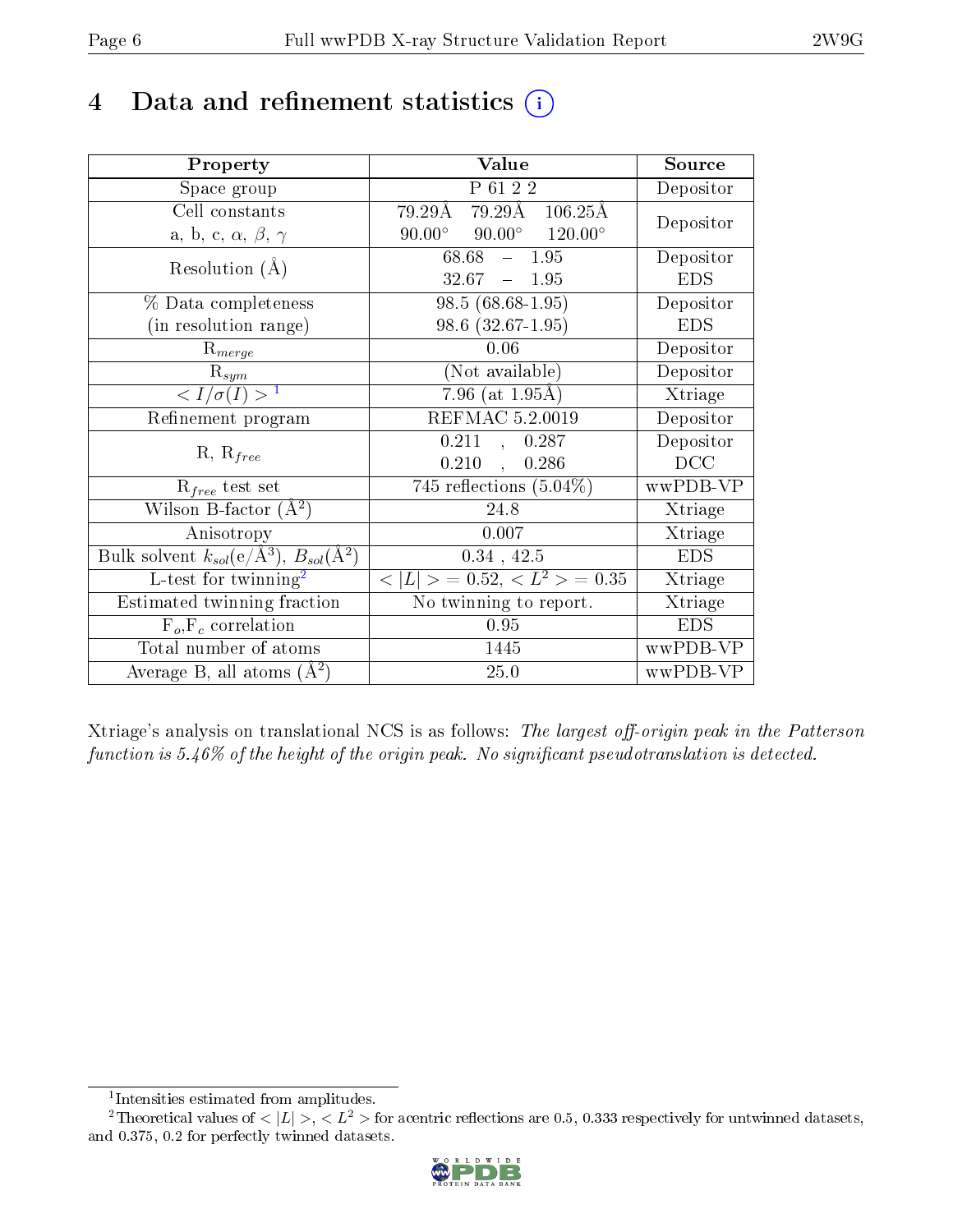# 5 Model quality  $(i)$

## 5.1 Standard geometry  $(i)$

Bond lengths and bond angles in the following residue types are not validated in this section: NDP, TOP

The Z score for a bond length (or angle) is the number of standard deviations the observed value is removed from the expected value. A bond length (or angle) with  $|Z| > 5$  is considered an outlier worth inspection. RMSZ is the root-mean-square of all Z scores of the bond lengths (or angles).

| Mol | $\mathbf \perp$ Chain |      | Bond lengths    | Bond angles |                 |  |
|-----|-----------------------|------|-----------------|-------------|-----------------|--|
|     |                       | RMSZ | # $ Z  > 5$     | RMSZ        | # $ Z  > 5$     |  |
|     |                       | 0.93 | $3/1323(0.2\%)$ | 0.91        | $2/1795(0.1\%)$ |  |

Chiral center outliers are detected by calculating the chiral volume of a chiral center and verifying if the center is modelled as a planar moiety or with the opposite hand.A planarity outlier is detected by checking planarity of atoms in a peptide group, atoms in a mainchain group or atoms of a sidechain that are expected to be planar.

|  | $\mid$ Mol $\mid$ Chain $\mid$ #Chirality outliers $\mid$ #Planarity outliers $\mid$ |
|--|--------------------------------------------------------------------------------------|
|  |                                                                                      |

All (3) bond length outliers are listed below:

| Mol |    |     | ${\rm Chain \mid Res \mid Type \mid Atoms}$ |         | $Z \perp$ Observed $(A) \perp$ | Ideal $(A)$ |
|-----|----|-----|---------------------------------------------|---------|--------------------------------|-------------|
|     | 14 | GLU | $CG-CD$                                     | $-6.01$ | -45                            | 1.51        |
|     |    |     | $\rm ARG$   CZ-NH1                          | 5.98    | 1.40                           | $1.33\,$    |
|     |    | GLU | $CB-CG$                                     | $-5.23$ | $\pm 42$                       | 1.59        |

All (2) bond angle outliers are listed below:

| Mol | Chain | Res | $\mathbf{T}_{\mathbf{Y}\mathbf{P}}$ | Atoms        |          | Observed $(°)$ | . Ideal( $^o$ ) |
|-----|-------|-----|-------------------------------------|--------------|----------|----------------|-----------------|
|     |       |     | ${\rm ARG}$                         | $NE$ -CZ-NH2 | $-13.44$ | 113.58         | 120.30          |
|     |       |     | ${\rm ARG}$                         | $NE-CZ-NH1$  | 7.15     | 123.88         | 120.30          |

There are no chirality outliers.

All (1) planarity outliers are listed below:

|  |    |     | $\mid$ Mol $\mid$ Chain $\mid$ Res $\mid$ Type $\mid$ Group |
|--|----|-----|-------------------------------------------------------------|
|  | 55 | PRO | Peptide                                                     |

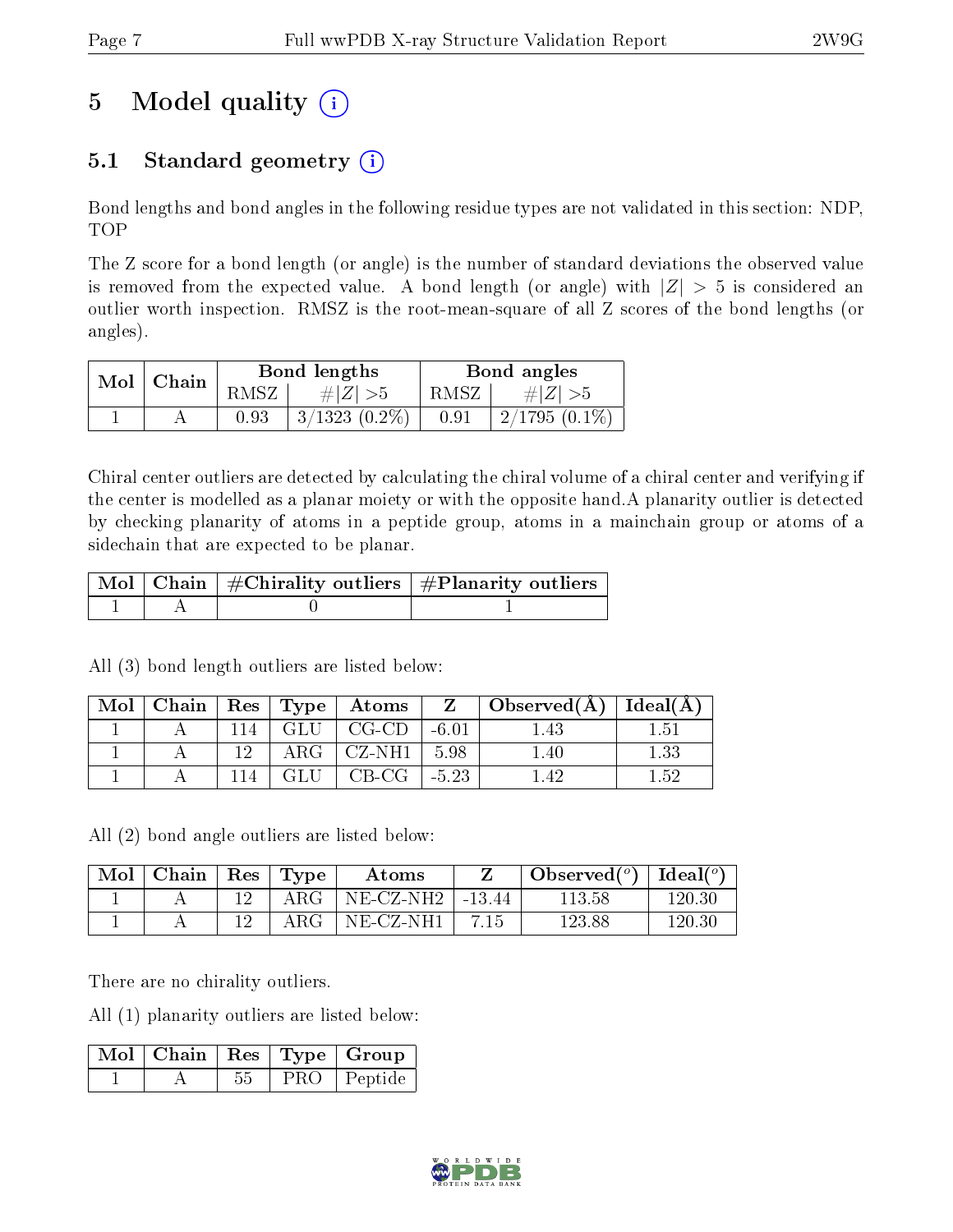### $5.2$  Too-close contacts  $(i)$

In the following table, the Non-H and H(model) columns list the number of non-hydrogen atoms and hydrogen atoms in the chain respectively. The H(added) column lists the number of hydrogen atoms added and optimized by MolProbity. The Clashes column lists the number of clashes within the asymmetric unit, whereas Symm-Clashes lists symmetry related clashes.

|  |      | Mol   Chain   Non-H   H(model)   H(added) |      | Clashes   Symm-Clashes |
|--|------|-------------------------------------------|------|------------------------|
|  | 1290 |                                           | 1273 |                        |
|  |      |                                           |      |                        |
|  |      |                                           | 26   |                        |
|  |      |                                           |      |                        |
|  | 1445 |                                           | 1317 |                        |

The all-atom clashscore is defined as the number of clashes found per 1000 atoms (including hydrogen atoms). The all-atom clashscore for this structure is 5.

All (14) close contacts within the same asymmetric unit are listed below, sorted by their clash magnitude.

| $Atom-1$                   | Atom-2            | Interatomic    | Clash         |
|----------------------------|-------------------|----------------|---------------|
|                            |                   | distance $(A)$ | overlap $(A)$ |
| 1: A:146:THR:HB            | 4:A:2079:HOH:O    | 1.54           | 1.07          |
| 1: A:96:THR:O              | 1: A:100: GLU:HG3 | 1.62           | 0.97          |
| 1: A:38: HIS: HD2          | 4:A:2043:HOH:O    | 1.55           | 0.88          |
| 2:A:1159:TOP:H91           | 3:A:1160:NDP:H42N | 1.69           | 0.73          |
| 1: A:96:THR:HG23           | 3:A:1160:NDP:O1N  | 1.89           | 0.72          |
| $1:A:143:GL\overline{U:O}$ | 1: A:146:THR:CG2  | 2.37           | 0.72          |
| 1:A:27:ASP:OD2             | 4:A:2017:HOH:O    | 2.12           | 0.65          |
| $1:A:142:AS\overline{P:O}$ | 1: A:146:THR:HG22 | 2.11           | 0.50          |
| 1: A:29: LYS: HE2          | 1: A:29: LYS:HB3  | 1.37           | 0.46          |
| 1:A:143:GLU:O              | 1: A:146:THR:HG21 | 2.16           | 0.45          |
| 1: A:97: LEU: HD12         | 1:A:97:LEU:HA     | 1.72           | 0.45          |
| 1: A: 55: PRO:O            | 1: A:56: ASN:HB2  | 2.19           | 0.43          |
| 1:A:18:ASN:ND2             | 4: A:2011:HOH:O   | 2.52           | 0.41          |
| 1:A:26[B]:ASN:HB2          | 1:A:145:ASN:OD1   | 2.21           | 0.41          |

All (1) symmetry-related close contacts are listed below. The label for Atom-2 includes the symmetry operator and encoded unit-cell translations to be applied.

| Atom-1                                    | Atom-2                        | Interatomic<br>distance $(A)$ | <b>Clash</b><br>overlap (A |
|-------------------------------------------|-------------------------------|-------------------------------|----------------------------|
| $1 \cdot A \cdot 118 \cdot ARG \cdot NH2$ | 5551<br>1: A:118: ARG:NH2[11] | 2.04                          |                            |

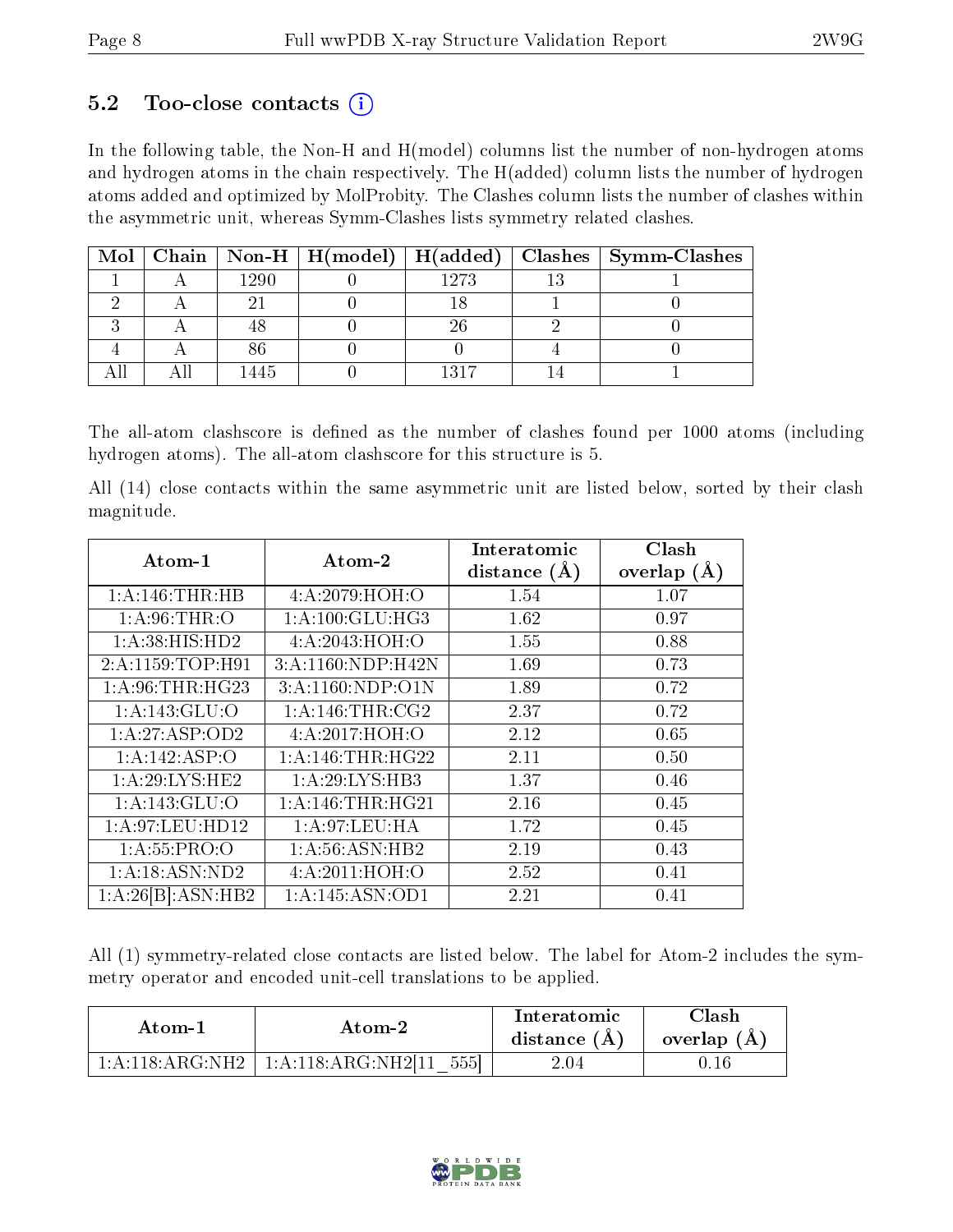### 5.3 Torsion angles (i)

#### 5.3.1 Protein backbone  $(i)$

In the following table, the Percentiles column shows the percent Ramachandran outliers of the chain as a percentile score with respect to all X-ray entries followed by that with respect to entries of similar resolution.

The Analysed column shows the number of residues for which the backbone conformation was analysed, and the total number of residues.

| Mol   Chain | Analysed                                |  |          | Favoured   Allowed   Outliers   Percentiles |  |
|-------------|-----------------------------------------|--|----------|---------------------------------------------|--|
|             | $158/159$ (99\%)   153 (97\%)   4 (2\%) |  | $1(1\%)$ | 25 14                                       |  |

All (1) Ramachandran outliers are listed below:

| Mol | $Chain$ | ${\rm Res}$ | 'De |
|-----|---------|-------------|-----|
|     |         |             |     |

#### 5.3.2 Protein sidechains  $\hat{I}$

In the following table, the Percentiles column shows the percent sidechain outliers of the chain as a percentile score with respect to all X-ray entries followed by that with respect to entries of similar resolution.

The Analysed column shows the number of residues for which the sidechain conformation was analysed, and the total number of residues.

| Mol   Chain | Analysed                       |          | Rotameric   Outliers   Percentiles |  |
|-------------|--------------------------------|----------|------------------------------------|--|
|             | $146/146$ (100\%)   140 (96\%) | 6 $(4%)$ | 18 <br> 30                         |  |

All (6) residues with a non-rotameric sidechain are listed below:

| Mol | Chain | Res | <b>Type</b> |
|-----|-------|-----|-------------|
|     |       |     | <b>THR</b>  |
|     |       | 33  | <b>LYS</b>  |
|     |       | 52  | <b>LYS</b>  |
|     |       | 57  | $\rm{ARG}$  |
|     |       | 75  | VAL         |
|     |       | 140 | LYS         |

Some sidechains can be flipped to improve hydrogen bonding and reduce clashes. All (2) such sidechains are listed below:

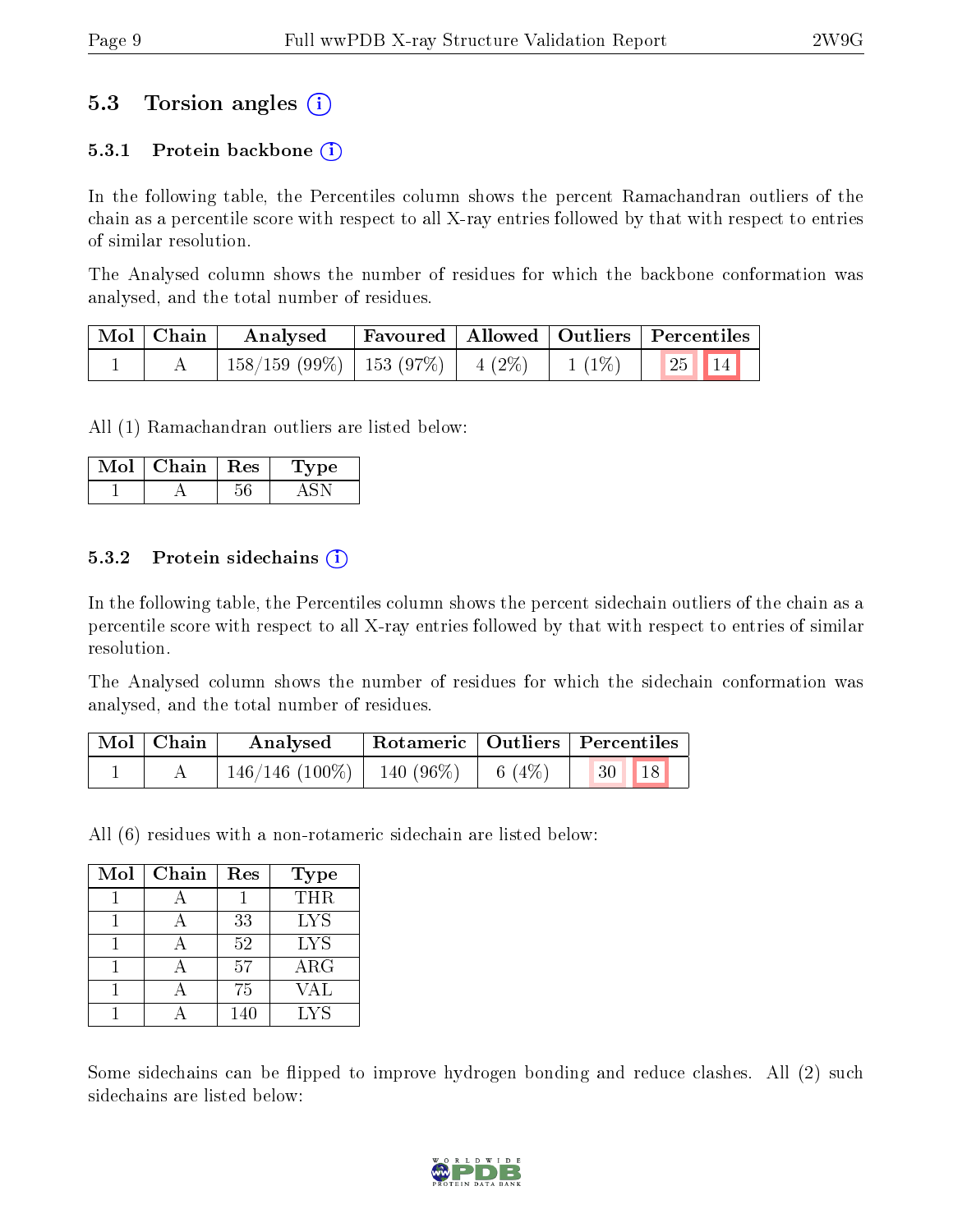| Mol | Chain | Res | 1'ype |
|-----|-------|-----|-------|
|     |       |     |       |
|     |       |     |       |

#### 5.3.3 RNA  $(i)$

There are no RNA molecules in this entry.

#### 5.4 Non-standard residues in protein, DNA, RNA chains (i)

There are no non-standard protein/DNA/RNA residues in this entry.

#### 5.5 Carbohydrates (i)

There are no carbohydrates in this entry.

### 5.6 Ligand geometry  $(i)$

2 ligands are modelled in this entry.

In the following table, the Counts columns list the number of bonds (or angles) for which Mogul statistics could be retrieved, the number of bonds (or angles) that are observed in the model and the number of bonds (or angles) that are defined in the Chemical Component Dictionary. The Link column lists molecule types, if any, to which the group is linked. The Z score for a bond length (or angle) is the number of standard deviations the observed value is removed from the expected value. A bond length (or angle) with  $|Z| > 2$  is considered an outlier worth inspection. RMSZ is the root-mean-square of all Z scores of the bond lengths (or angles).

| Mol |      |  |      |                              |            | Chain |             |          |          |                           |  |  |  |  |  |  | Bond lengths |  |  |  | Bond angles |  |
|-----|------|--|------|------------------------------|------------|-------|-------------|----------|----------|---------------------------|--|--|--|--|--|--|--------------|--|--|--|-------------|--|
|     | Type |  | Res  | Link                         | Counts     | RMSZ  | # $ Z  > 2$ | Counts   | RMSZ     | H Z                       |  |  |  |  |  |  |              |  |  |  |             |  |
|     | NDP  |  | 1160 | $\qquad \qquad \blacksquare$ | 45,52,52   | 2.13  | $12(26\%)$  | 53,80,80 | $1.35\,$ | 6 <sup>1</sup><br>$11\%)$ |  |  |  |  |  |  |              |  |  |  |             |  |
|     | TOP  |  | 1159 | -                            | 22, 22, 22 | 0.96  | (4%)        | 30,30,30 | 1.85     | $10(33\%)$                |  |  |  |  |  |  |              |  |  |  |             |  |

In the following table, the Chirals column lists the number of chiral outliers, the number of chiral centers analysed, the number of these observed in the model and the number defined in the Chemical Component Dictionary. Similar counts are reported in the Torsion and Rings columns. '-' means no outliers of that kind were identified.

| Mol |     | $\vert$ Type $\vert$ Chain $\vert$ |      |        | Res   Link   Chirals     | <b>Torsions</b>                                                  | Rings |
|-----|-----|------------------------------------|------|--------|--------------------------|------------------------------------------------------------------|-------|
|     | NDP |                                    | 1160 | $\sim$ | <b>Contract Contract</b> | $\left[ \frac{4/30}{77/77} \right] \left[ \frac{0}{5/5} \right]$ |       |
|     | TOP |                                    | 1159 |        |                          | $0/10/10/10$   $0/2/2/2$                                         |       |

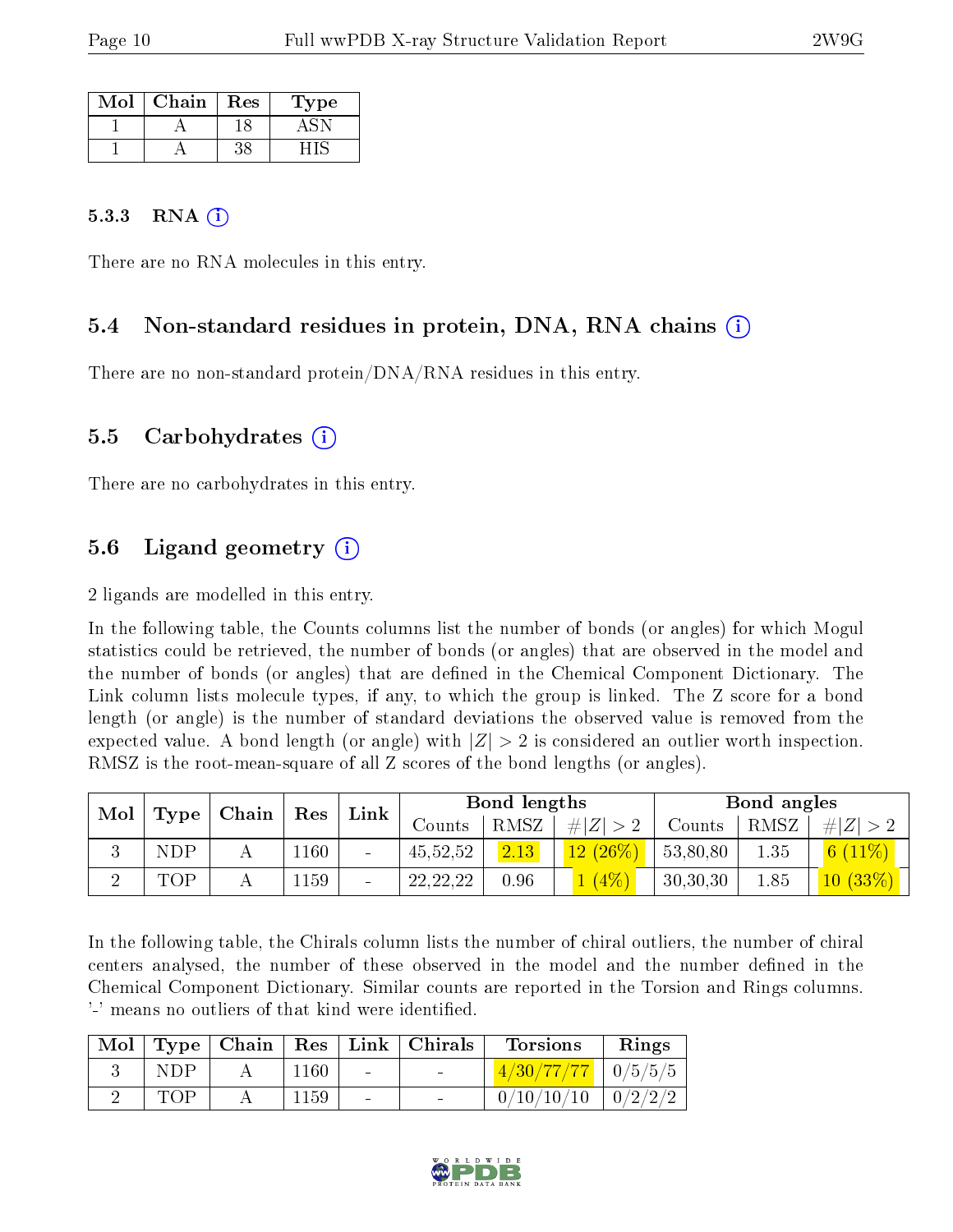| r. |  |
|----|--|
|    |  |

| Mol            | Chain | Res  | <b>Type</b> | Atoms               | Z       | Observed $(A)$ | Ideal(A) |
|----------------|-------|------|-------------|---------------------|---------|----------------|----------|
| 3              | A     | 1160 | <b>NDP</b>  | $C4N-C3N$           | $-7.19$ | 1.35           | 1.49     |
| 3              | А     | 1160 | <b>NDP</b>  | $C4N-C5N$           | $-4.35$ | 1.37           | 1.48     |
| 3              | А     | 1160 | NDP         | PA-O1A              | $-3.36$ | 1.39           | 1.50     |
| 3              | А     | 1160 | <b>NDP</b>  | $P2B-O2X$           | $-3.16$ | 1.42           | 1.54     |
| 3              | А     | 1160 | <b>NDP</b>  | PA-O <sub>2</sub> A | $-3.11$ | 1.40           | 1.55     |
| 3              | А     | 1160 | <b>NDP</b>  | PN-O1N              | $-3.08$ | 1.40           | 1.50     |
| 3              | А     | 1160 | <b>NDP</b>  | $C6N-N1N$           | $-2.82$ | 1.30           | 1.37     |
| $\overline{2}$ | А     | 1159 | <b>TOP</b>  | $C8-C6$             | 2.75    | 1.47           | 1.42     |
| 3              | А     | 1160 | <b>NDP</b>  | O7N-C7N             | $-2.72$ | 1.18           | 1.24     |
| 3              | A     | 1160 | <b>NDP</b>  | $O4B-C4B$           | $-2.68$ | 1.39           | 1.45     |
| 3              | А     | 1160 | <b>NDP</b>  | $P2B-O3X$           | $-2.53$ | 1.45           | 1.54     |
| 3              | А     | 1160 | <b>NDP</b>  | PN-O2N              | $-2.41$ | 1.44           | 1.55     |
| 3              | А     | 1160 | NDP         | $P2B-O1X$           | $-2.27$ | 1.43           | 1.50     |

All (13) bond length outliers are listed below:

All (16) bond angle outliers are listed below:

| Mol            | Chain | Res      | Type       | Atoms                                              | $Z_{\rm}$ | Observed $(°)$ | Ideal $(^\circ)$ |
|----------------|-------|----------|------------|----------------------------------------------------|-----------|----------------|------------------|
| 3              | А     | 1160     | NDP        | N3A-C2A-N1A                                        | $-3.99$   | 122.44         | 128.68           |
| $\overline{2}$ | А     | 1159     | <b>TOP</b> | $C9-C8-C6$                                         | $-3.59$   | 117.21         | 122.17           |
| 3              | А     | 1160     | NDP        | C <sub>4</sub> A-C <sub>5</sub> A-N <sub>7</sub> A | $-3.36$   | 105.90         | 109.40           |
| $\overline{2}$ | А     | 1159     | <b>TOP</b> | $N7-C6-N5$                                         | 3.33      | 121.73         | 117.03           |
| $\overline{2}$ | А     | 1159     | <b>TOP</b> | O <sub>19</sub> -C <sub>18</sub> -C <sub>15</sub>  | 3.23      | 120.84         | 115.16           |
| $\overline{2}$ | A     | 1159     | <b>TOP</b> | $C9-C8-C1$                                         | 3.16      | 126.09         | 121.73           |
| $\overline{2}$ | А     | 1159     | <b>TOP</b> | N2-C3-N5                                           | $-3.05$   | 121.98         | 125.70           |
| 3              | А     | 1160     | NDP        | $C2D-C1D-N1N$                                      | 3.03      | 120.89         | 113.30           |
| $\overline{2}$ | А     | 1159     | <b>TOP</b> | $C3-N5-C6$                                         | 3.01      | 120.31         | 116.99           |
| $\overline{2}$ | А     | 1159     | <b>TOP</b> | $O19 - C18 - C21$                                  | $-2.42$   | 119.95         | 124.12           |
| 3              | А     | 1160     | NDP        | $C2A-N1A-C6A$                                      | 2.40      | 122.85         | 118.75           |
| $\overline{2}$ | А     | 1159     | TOP        | $C8-C6-N7$                                         | $-2.32$   | 118.90         | 122.19           |
| $\overline{2}$ | А     | 1159     | <b>TOP</b> | $C1-N2-C3$                                         | 2.28      | 120.66         | 116.44           |
| 3              | А     | 1160     | NDP        | $C5A-C6A-NGA$                                      | 2.21      | 123.72         | 120.35           |
| $\overline{2}$ | А     | 1159     | TOP        | $N4$ -C3- $N2$                                     | 2.17      | 119.64         | 117.44           |
| 3              | А     | $1160\,$ | NDP        | $O4B-C4B-C5B$                                      | 2.02      | 116.02         | 109.37           |

There are no chirality outliers.

All (4) torsion outliers are listed below:

| Mol | - Chain | <b>Res</b> | Type | Atoms             |
|-----|---------|------------|------|-------------------|
|     |         | 1160       | NDP  | $C5B-05B-PA-03$   |
|     |         | 1160       | NDP  | $PA-O3-PN-O5D$    |
|     |         | 1160       | NDP  | $O4D-ClD-N1N-ClN$ |

 $Continued$  on next page...

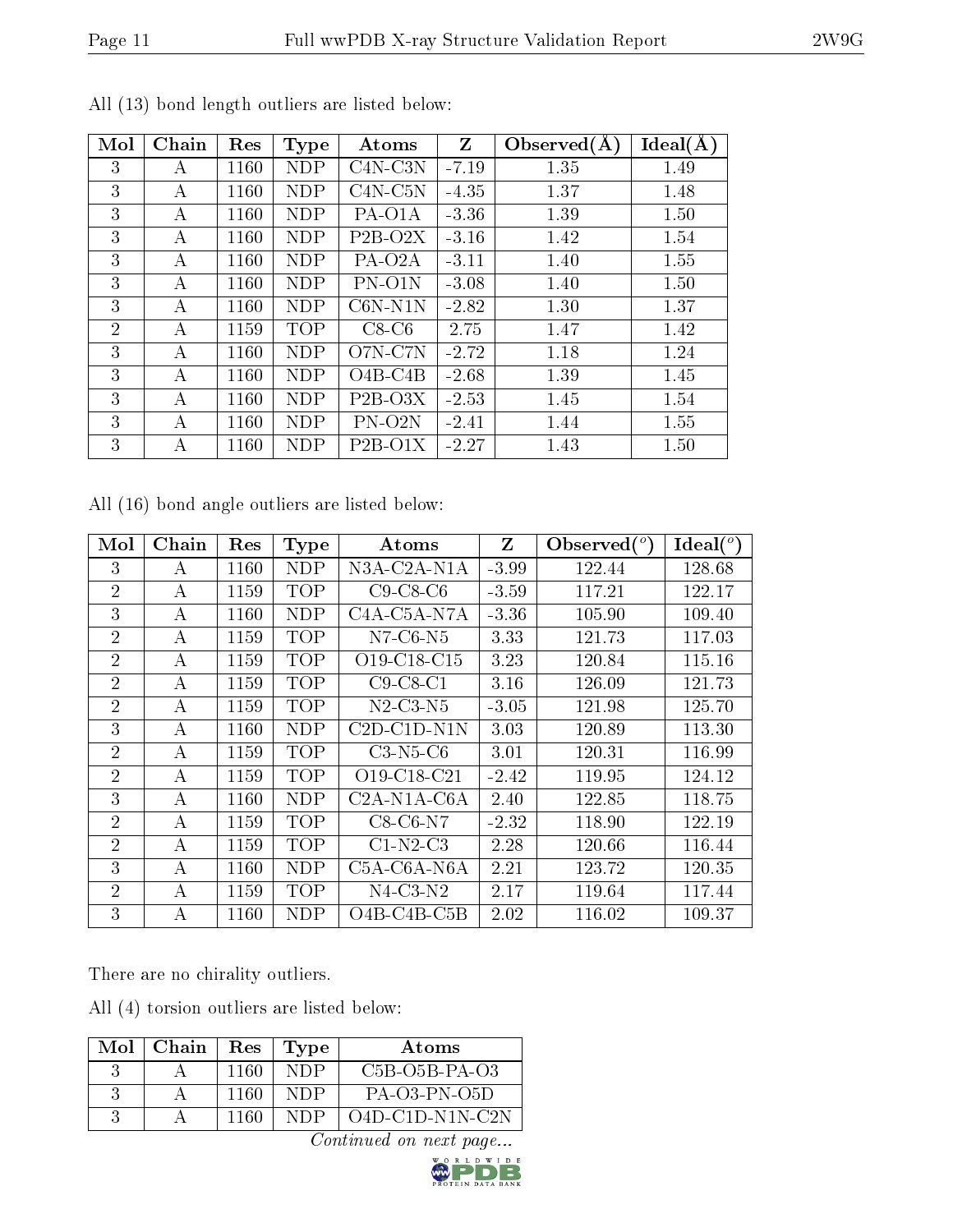Continued from previous page...

| $\overline{\text{Mol}} \top \text{Chain} \parallel \text{Res} \parallel \text{Type} \parallel$ |     |     | Atoms            |
|------------------------------------------------------------------------------------------------|-----|-----|------------------|
|                                                                                                | 160 | NDP | $C5B-O5B-PA-O1A$ |

There are no ring outliers.

2 monomers are involved in 2 short contacts:

| Mol | Chain | $\operatorname{Res}$ |  | $\mid$ Type $\mid$ Clashes $\mid$ Symm-Clashes |
|-----|-------|----------------------|--|------------------------------------------------|
|     |       |                      |  |                                                |
|     |       |                      |  |                                                |

The following is a two-dimensional graphical depiction of Mogul quality analysis of bond lengths, bond angles, torsion angles, and ring geometry for all instances of the Ligand of Interest. In addition, ligands with molecular weight > 250 and outliers as shown on the validation Tables will also be included. For torsion angles, if less then 5% of the Mogul distribution of torsion angles is within 10 degrees of the torsion angle in question, then that torsion angle is considered an outlier. Any bond that is central to one or more torsion angles identified as an outlier by Mogul will be highlighted in the graph. For rings, the root-mean-square deviation (RMSD) between the ring in question and similar rings identified by Mogul is calculated over all ring torsion angles. If the average RMSD is greater than 60 degrees and the minimal RMSD between the ring in question and any Mogul-identified rings is also greater than 60 degrees, then that ring is considered an outlier. The outliers are highlighted in purple. The color gray indicates Mogul did not find sufficient equivalents in the CSD to analyse the geometry.

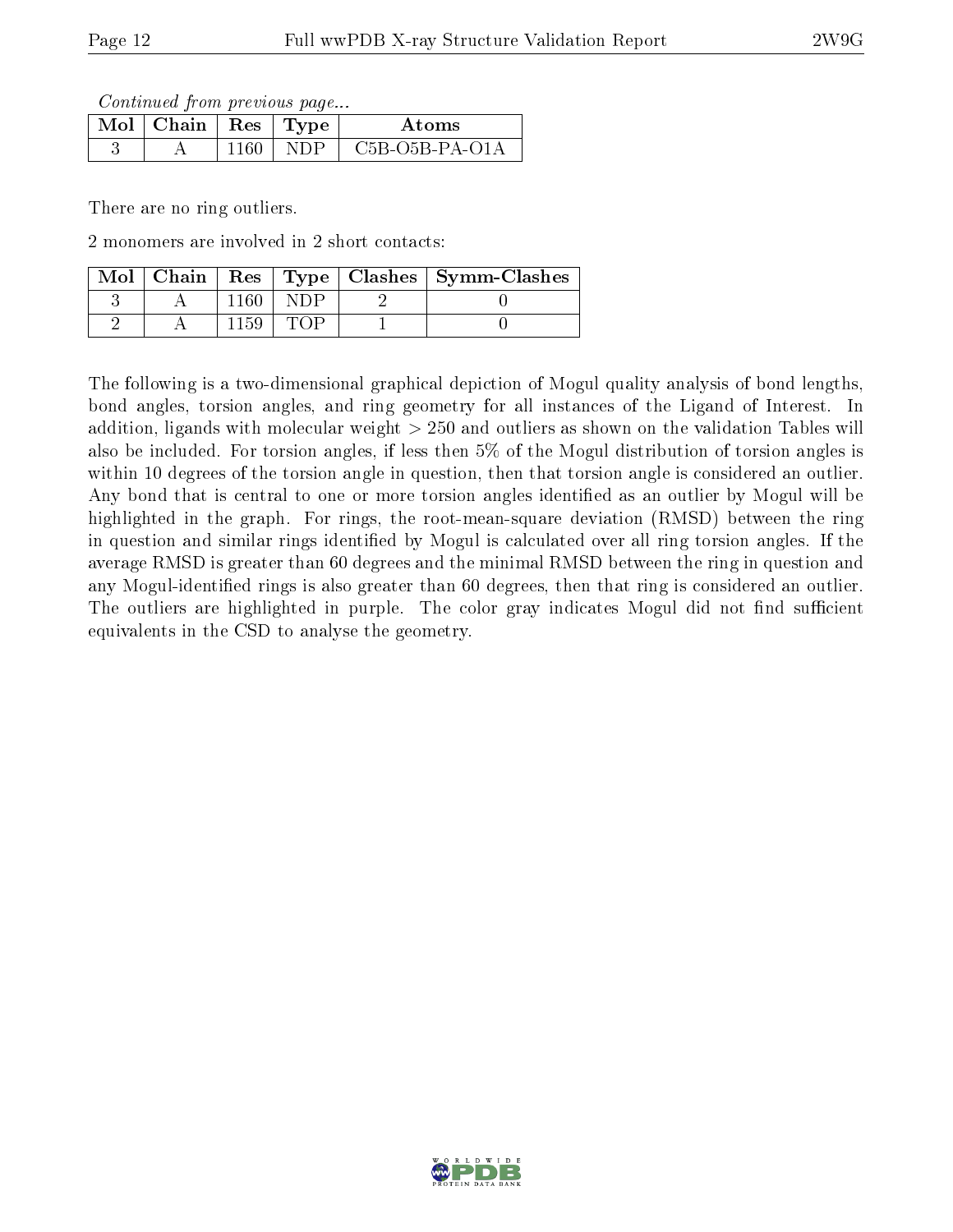

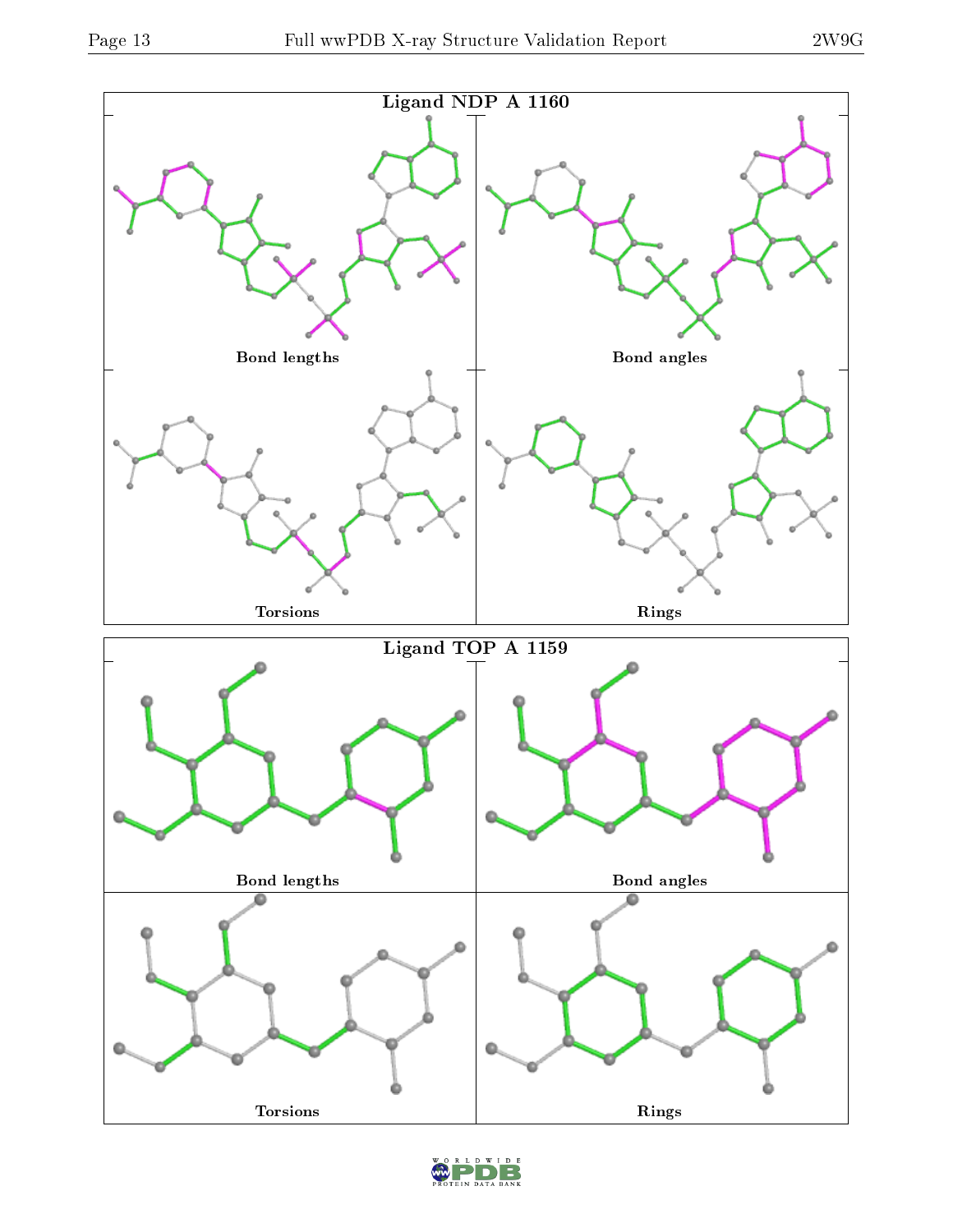## 5.7 [O](https://www.wwpdb.org/validation/2017/XrayValidationReportHelp#nonstandard_residues_and_ligands)ther polymers (i)

There are no such residues in this entry.

## 5.8 Polymer linkage issues (i)

There are no chain breaks in this entry.

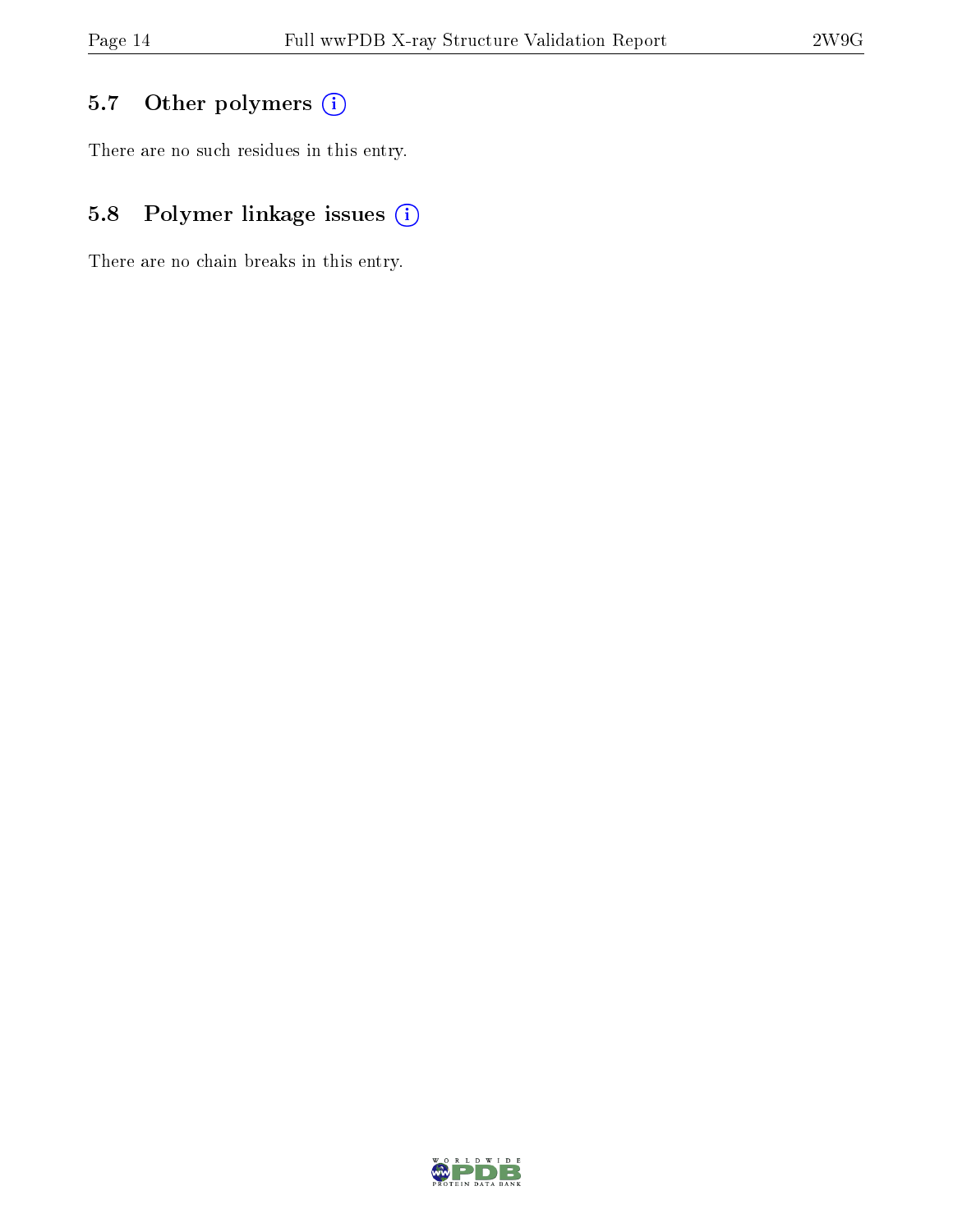# 6 Fit of model and data  $\left( \cdot \right)$

### 6.1 Protein, DNA and RNA chains (i)

In the following table, the column labelled  $#RSRZ> 2'$  contains the number (and percentage) of RSRZ outliers, followed by percent RSRZ outliers for the chain as percentile scores relative to all X-ray entries and entries of similar resolution. The OWAB column contains the minimum, median,  $95<sup>th</sup>$  percentile and maximum values of the occupancy-weighted average B-factor per residue. The column labelled  $Q < 0.9$  lists the number of (and percentage) of residues with an average occupancy less than 0.9.

| $\vert$ Mol $\vert$ Chain $\vert$ | $\mid$ Analysed $\mid$ <rsrz> <math>\mid</math></rsrz> |         | $\rm \#RSRZ{>}2$ |  | $\vert$ OWAB(Å <sup>2</sup> ) $\vert$ Q<0.9 |                                                                               |  |
|-----------------------------------|--------------------------------------------------------|---------|------------------|--|---------------------------------------------|-------------------------------------------------------------------------------|--|
|                                   | $\pm 158/159$ (99%) $\pm$                              | $-0.10$ |                  |  |                                             | $\mid 1 \ (0\%) \ \n\mid 89 \ \mid 93 \ \mid 13, 24, 37, 49 \ \mid 5 \ (3\%)$ |  |

All (1) RSRZ outliers are listed below:

|  |     |       | $\boxed{\text{ Mol } \text{ Chain } $ Res $ \text{ Type } $ RSRZ $ $ |
|--|-----|-------|----------------------------------------------------------------------|
|  | 143 | - GLU |                                                                      |

### 6.2 Non-standard residues in protein, DNA, RNA chains (i)

There are no non-standard protein/DNA/RNA residues in this entry.

#### 6.3 Carbohydrates (i)

There are no carbohydrates in this entry.

### 6.4 Ligands  $(i)$

In the following table, the Atoms column lists the number of modelled atoms in the group and the number defined in the chemical component dictionary. The B-factors column lists the minimum, median,  $95<sup>th</sup>$  percentile and maximum values of B factors of atoms in the group. The column labelled  $Q< 0.9$  lists the number of atoms with occupancy less than 0.9.

| Mol |     | Type   Chain |       |           |          |      | $\mid$ Res $\mid$ Atoms $\mid$ RSCC $\mid$ RSR $\mid$ B-factors(A <sup>2</sup> ) $\mid$ Q<0.9 |  |
|-----|-----|--------------|-------|-----------|----------|------|-----------------------------------------------------------------------------------------------|--|
|     | NDP |              | l 160 | 48/<br>48 | 0.95     | 0.09 | 15, 23, 33, 36                                                                                |  |
|     | TOP |              | 1159  | 21/21     | $0.96\,$ | 0.08 | 13, 19, 29, 34                                                                                |  |

The following is a graphical depiction of the model fit to experimental electron density of all instances of the Ligand of Interest. In addition, ligands with molecular weight  $> 250$  and outliers as shown on the geometry validation Tables will also be included. Each fit is shown from different orientation to approximate a three-dimensional view.

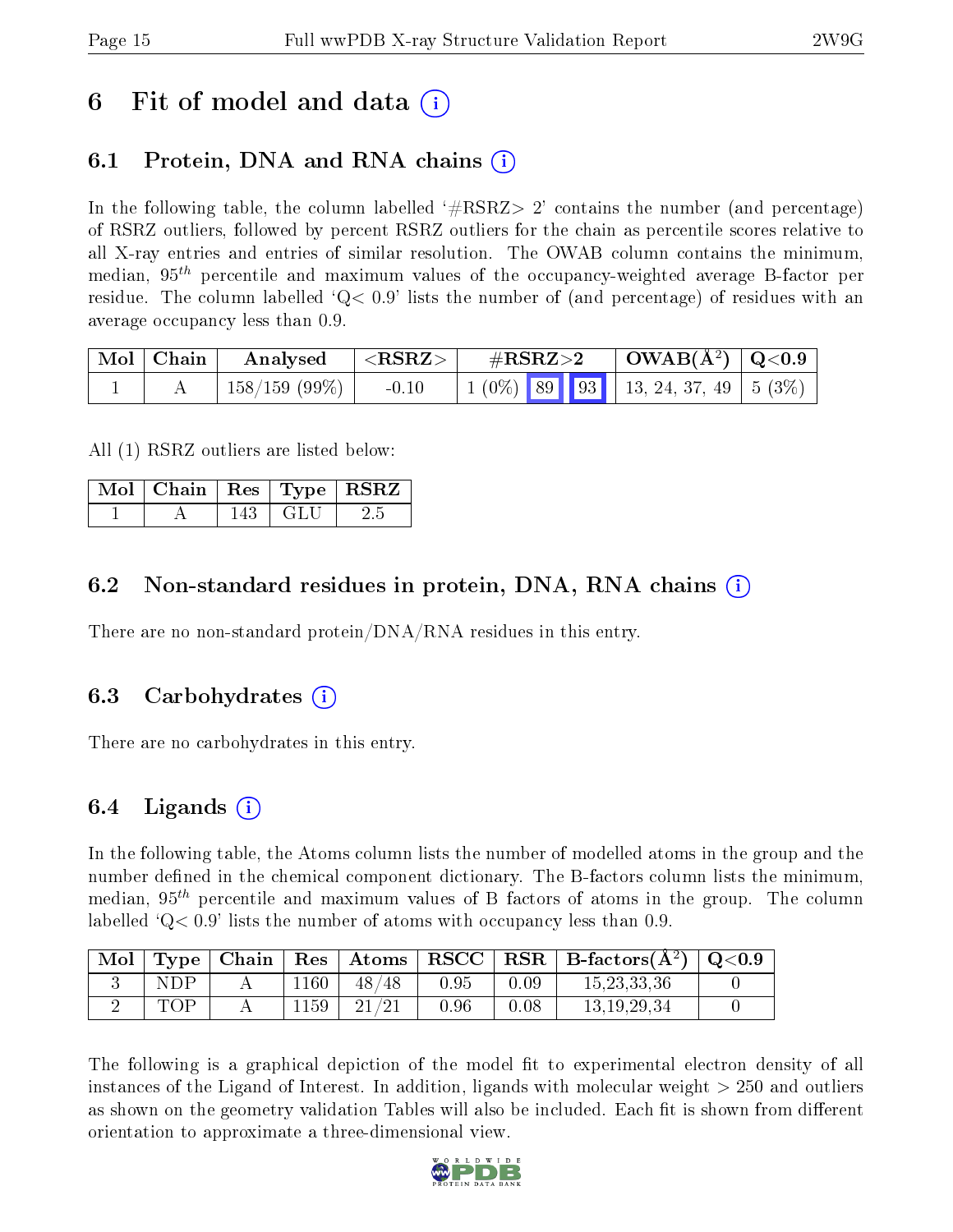